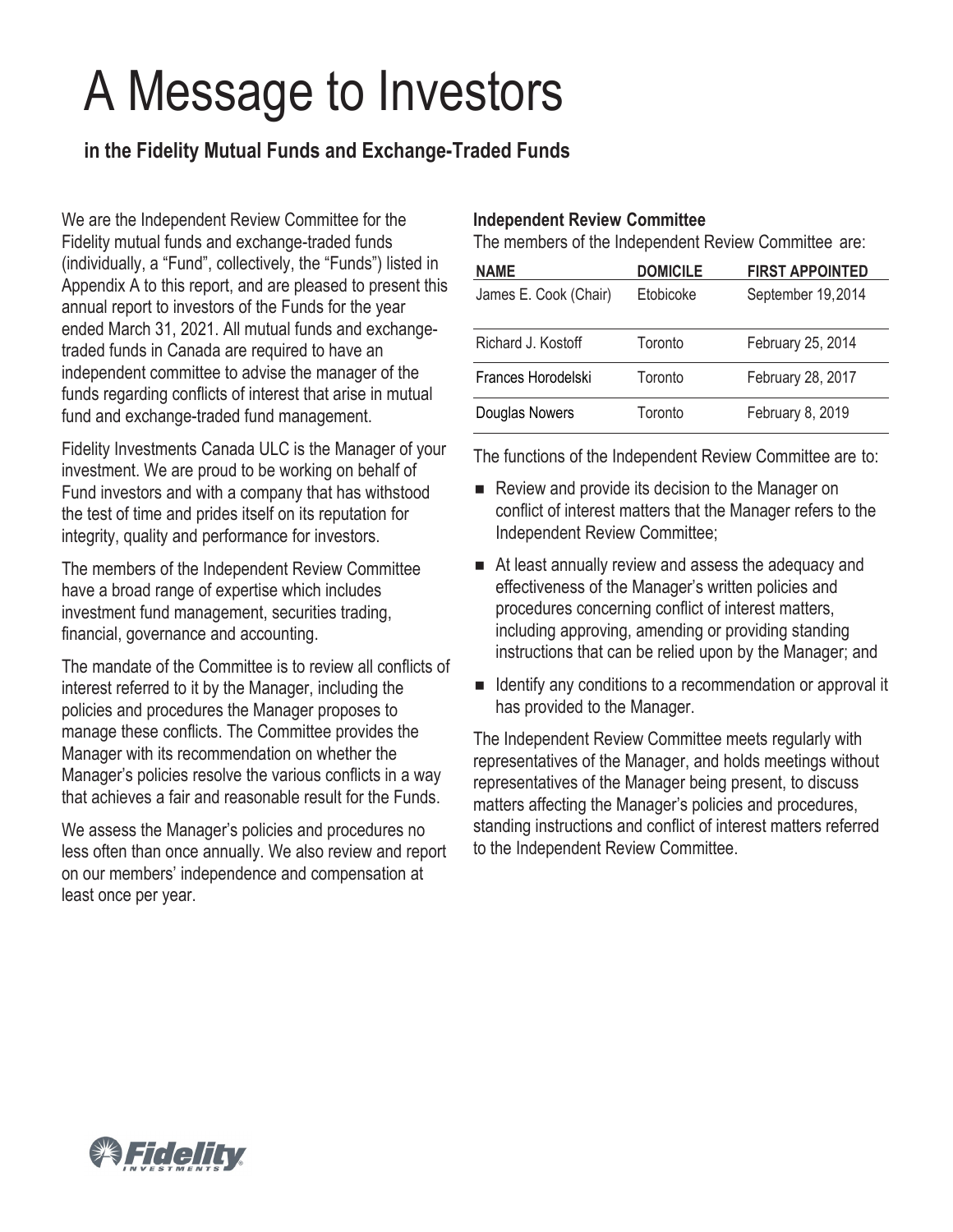During the year ended March 31, 2021, the Independent Review Committee held eight meetings with representatives of the Manager. At four of these meetings, the Independent Review Committee held a separate meeting at which representatives of the Manager were not present.

None of the members of the Independent Review Committee have any relationships which would compromise their independence with respect to the Funds.

## **Ownership of Securities**

The percentage of securities of each class or series of voting or equity securities beneficially owned directly or indirectly, in aggregate, by all members of the Independent Review Committee in any Fund does not exceed 0.01 percent.

None of the members of the Independent Review Committee beneficially own directly or indirectly any securities of the Manager.

The percentage of securities beneficially owned, directly or indirectly, in aggregate, by all members of the Independent Review Committee in any significant supplier to the Funds does not exceed 0.01 percent.

## **Compensation and Indemnities**

The aggregate compensation paid to the Independent Review Committee by all the mutual funds and exchanged-traded funds managed by the Manager to which NI 81-107 *Independent Review Committee for Investment Funds* applies for the calendar year ended December 31, 2020 was \$260,500.00. The aggregate compensation paid to the Independent Review Committee by the Funds covered in this report during the year ended March 31, 2021 was \$89,695.05. This amount is allocated among the Funds shown in Appendix A based on each Fund's net assets. Please see the annual financial statements of each Fund for the amount paid by each Fund.

No indemnity amounts were paid to members of the Independent Review Committee by the Funds during the period.

The Manager set the initial compensation of the Independent Review Committee at the time of its initial appointment on February 23, 2007. At least annually, the Independent Review Committee reviews its compensation. In judging the appropriate level of compensation, the Independent Review Committee has considered, among other things:

- $\blacksquare$  the number, size and complexity of the Funds;
- available information on the compensation of similar committees;
- workload:
- **EXECUTE:** breadth and depth of the relevant experience of its members;
- $\blacksquare$  the benefits accruing to the Funds as a result of its activity; and
- $\blacksquare$  the opinion of the Manager.

Further to this review, on June 9, 2020, the Independent Review Committee approved an increase to its compensation. This is the first increase in the Independent Review Committee's compensation since June 4, 2015. The Independent Review Committee believes that the level of compensation of its members is appropriate.

# **Charter**

The Independent Review Committee has adopted and reviews on at least an annual basis, a written charter that includes its mandate, responsibilities and functions, and the policies and procedures it will follow when performing its functions.

# **Conflict of Interest Matters**

## *Policies and Procedures*

During the period the Independent Review Committee has reviewed, and, where appropriate, arranged for periodic reporting on each of the following conflict of interest matters referred to it by the Manager. Its objective has been to achieve a fair and reasonable result for the Funds. It has provided the Manager with standing instructions to apply the following policies in accordance with their terms.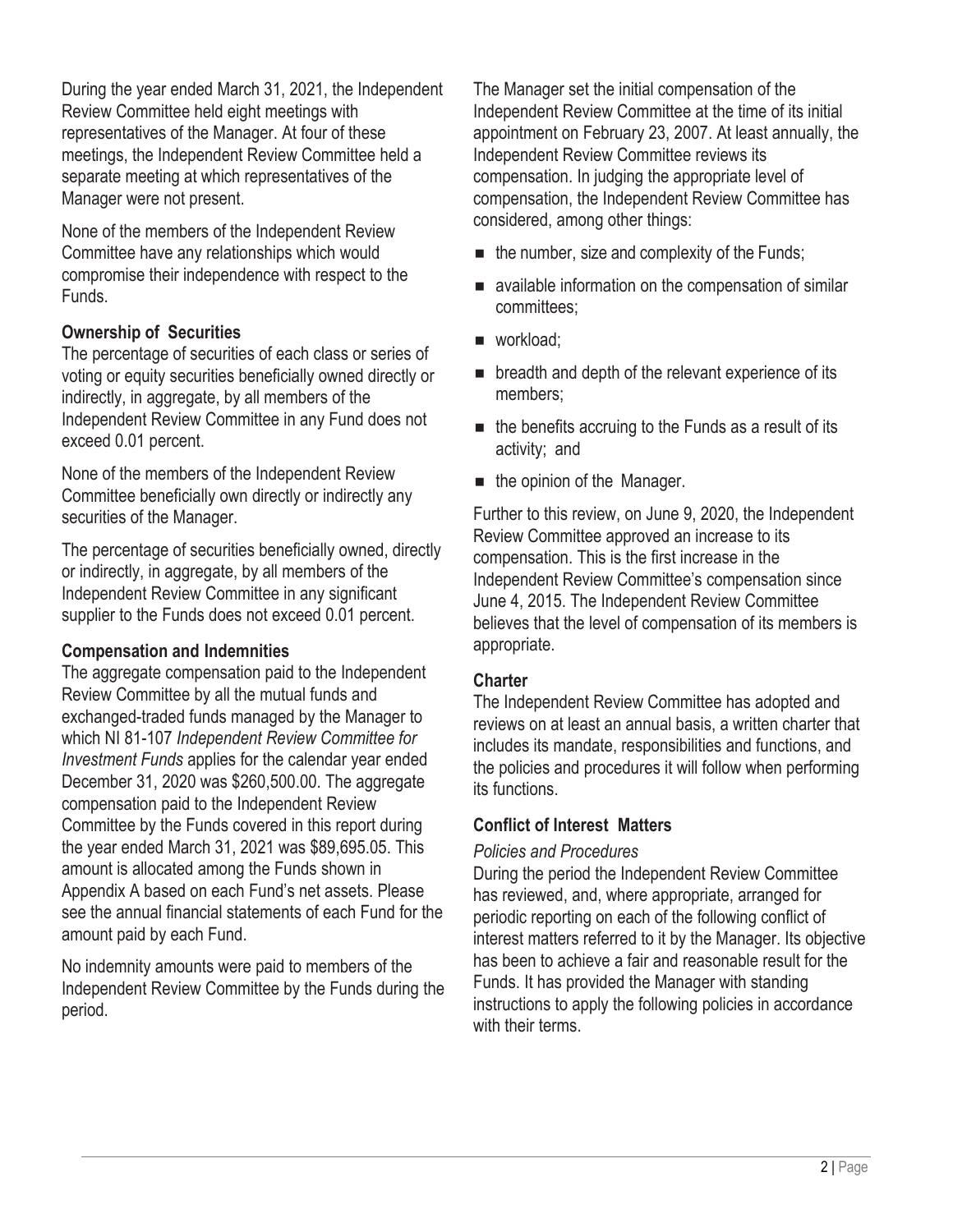|     | <b>POLICY</b>                                                 | <b>DESCRIPTION</b>                                                                                                                                                                                                                                                                                                                                                                               |
|-----|---------------------------------------------------------------|--------------------------------------------------------------------------------------------------------------------------------------------------------------------------------------------------------------------------------------------------------------------------------------------------------------------------------------------------------------------------------------------------|
| 1.  | Code of Ethics / Personal<br>Investing                        | This policy governs the personal investing and other activities of employees of the<br>Manager and certain of its affiliates.                                                                                                                                                                                                                                                                    |
| 2.  | <b>Business Entertainment and</b><br><b>Workplace Gifts</b>   | This policy governs the provision and acceptance of gifts and business entertainment<br>by employees of the Manager and certain of its affiliates.                                                                                                                                                                                                                                               |
| 3.  | <b>Trade Allocation</b>                                       | This policy governs the allocation of trades of portfolio securities between Funds or<br>client accounts when more than one Fund or client account is buying or selling<br>securities of a particular issuer at the same time.                                                                                                                                                                   |
| 4.  | <b>Best Execution and Fair</b><br>Trading                     | This policy addresses the quality of execution of trades of portfolio securities or foreign<br>exchange trades by brokers, including both 3rd party brokers and brokers affiliated to<br>the Manager, on behalf of the Funds.                                                                                                                                                                    |
| 5.  | <b>Commission Uses</b>                                        | The Manager places a large volume of orders to buy and sell portfolio securities on<br>behalf of the Funds. It has in place arrangements with the brokers that execute the<br>trades whereby the Manager may receive brokerage and research services or whereby<br>the broker may rebate a portion of the commissions paid by a Fund back to the Fund.<br>This policy governs such arrangements. |
| 6.  | <b>Trade Error Correction</b>                                 | This policy governs the correction of errors made in executing trades of portfolio<br>securities on behalf of a Fund, including the resolution of errors taking place as the<br>Funds seek to repatriate foreign currencies to their working currency or hedge currency<br>exposure.                                                                                                             |
| 7.  | Proxy Voting                                                  | The Funds own portfolio securities and therefore the right to vote proxies. This policy<br>governs the voting of proxies.                                                                                                                                                                                                                                                                        |
| 8.  | <b>Transfer Agency Error</b><br>Correction                    | This policy governs the correction of errors made in executing investor transactions in<br>the securities of a Fund.                                                                                                                                                                                                                                                                             |
| 9.  | NAV Calculation and Fair Value                                | This policy governs the calculation of a Fund's net asset value per share (NAV),<br>including situations where market quotations for a portfolio security are not readily<br>available or when market quotations are unreliable, in which case the Manager will<br>calculate the NAV using the fair value of that security.                                                                      |
| 10. | <b>NAV Error Correction</b>                                   | This policy governs the correction of errors made in calculating a Fund's NAV.                                                                                                                                                                                                                                                                                                                   |
| 11. | Short-Term Trading                                            | This policy governs the detection and prevention of active trading, which may be<br>harmful to the Funds.                                                                                                                                                                                                                                                                                        |
| 12. | <b>Substantial Security Holders</b>                           | This policy addresses potential conflicts of interest that may arise where a company<br>becomes a significant investor in a Fund and the Fund invests in that company or a<br>company related to that company.                                                                                                                                                                                   |
| 13. | Side-by-side                                                  | This policy addresses the side-by-side management of different types of accounts,<br>including accounts that invest on a long-only basis – that is, buy securities – and<br>accounts that may also invest on a short basis - that is, sell securities that they don't<br>own, in the hope of repurchasing them later at a lower price.                                                           |
| 14. | Seed Capital Redemption                                       | The Manager is required to provide seed capital to new Funds. This policy governs the<br>manner in which the seed capital of a Fund may be redeemed by the Manager.                                                                                                                                                                                                                              |
| 15. | Large Investors                                               | This policy addresses the potential conflicts of interest that may arise where large<br>institutional and individual investors transact in the Funds.                                                                                                                                                                                                                                            |
| 16. | Fidelity Capital Structure Corp.<br>Dividend Allocation       | This policy governs the allocation of dividends by Fidelity Capital Structure Corp. to its<br>investors.                                                                                                                                                                                                                                                                                         |
| 17. | <b>Purchase of Securities</b><br>Underwritten by an Affiliate | This policy governs investments by the Funds in a class of securities of an issuer<br>during a distribution (i.e., an offering), or within 60 days of a distribution, of those<br>securities where an affiliate of the Manager acts as an underwriter of the offering.                                                                                                                           |
| 18. | Disclosure of Portfolio<br>Information                        | This policy governs the manner and timelines regarding the disclosure of Fund portfolio<br>information.                                                                                                                                                                                                                                                                                          |
| 19. | Complaints                                                    | This policy governs the process for managing and resolving complaints received from<br>investors in the Funds.                                                                                                                                                                                                                                                                                   |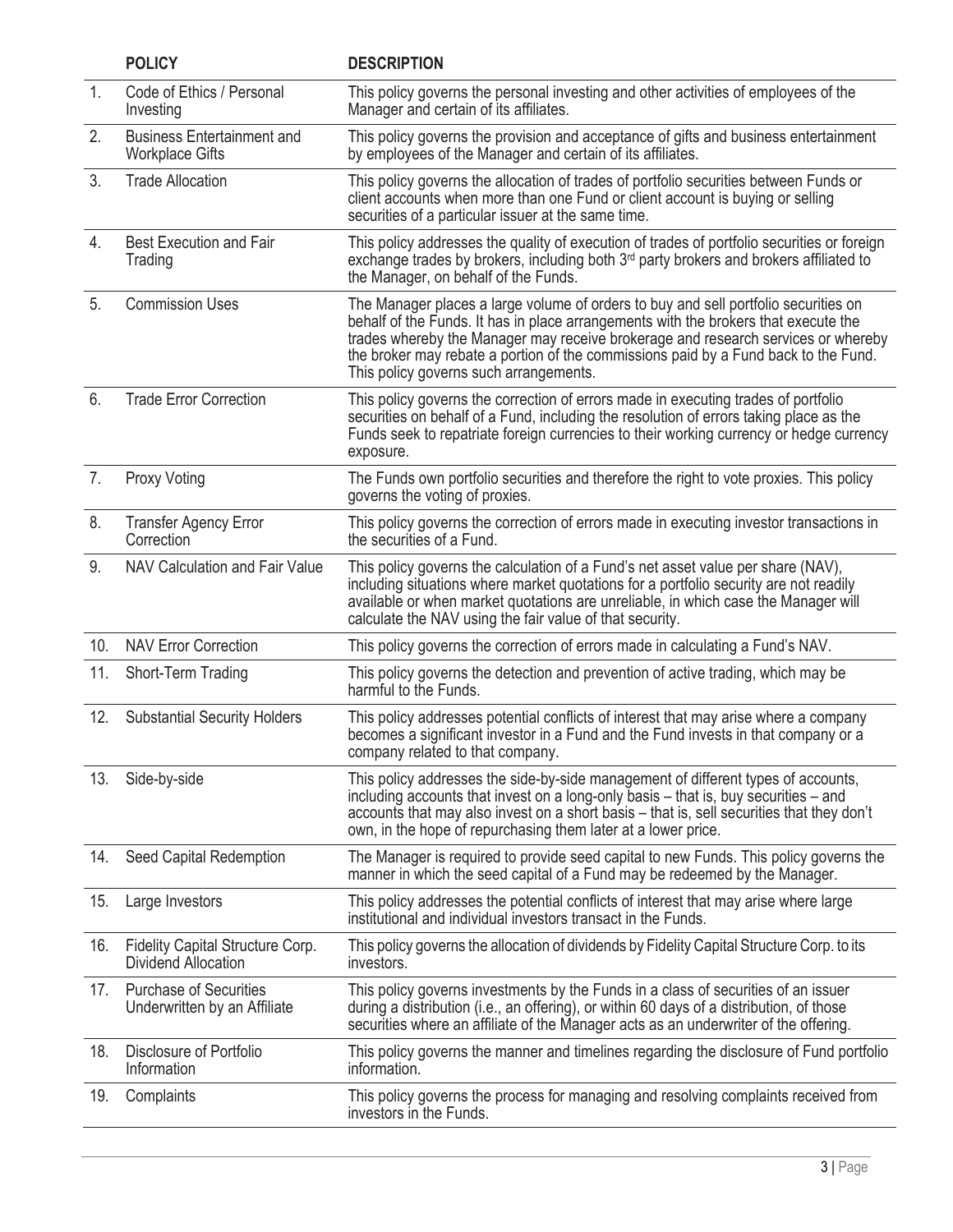|     | <b>POLICY</b>                                  | <b>DESCRIPTION</b>                                                                                                                                                                                                |
|-----|------------------------------------------------|-------------------------------------------------------------------------------------------------------------------------------------------------------------------------------------------------------------------|
| 20. | <b>Benchmarks</b>                              | This policy governs the process for selecting and changing performance benchmarks of<br>the Funds.                                                                                                                |
| 21. | Fund-of-Funds                                  | This policy governs the potential conflicts of interest that may arise where the Manager's<br>retail mutual funds invest all or a portion of their assets in units of its other mutual funds.                     |
| 22. | In specie Transactions                         | This policy governs the process of transferring portfolio assets between the Funds, pooled<br>funds and managed accounts, all of which are managed or advised by the Manager.                                     |
| 23. | Fidelity Capital Structure Corp.<br>Income Tax | This policy governs the allocation of any non-refundable income taxes of the Fidelity<br>Capital Structure Corp. to classes within the corporation.                                                               |
| 24. | <b>Co-Investing Conflicts</b>                  | This policy addresses potential conflicts of interest where a Fund may desire to invest in a company in which another Fidelity entity wishes to make a simultaneous investment or<br>has a pre-existing interest. |
| 25. | <b>Fund Mergers</b>                            | This policy addresses potential conflicts of interest that may arise in fund mergers<br>involving the Funds.                                                                                                      |

In March 2020, the Independent Review Committee provided a positive recommendation to the Manager with respect to the following termination, which was completed in December 2020:

# **Fund Termination**

Fidelity Global Telecommunications Fund

In June 2020, the following terminations were completed.

| <b>Fund Terminations</b>                                                 |
|--------------------------------------------------------------------------|
| Fidelity Global Disciplined Equity <sup>®</sup> Currency Neutral<br>Fund |
| Fidelity International Disciplined Equity <sup>®</sup> Currency          |

Neutral Fund

Fidelity NorthStar® Currency Neutral Fund

During the period, the Manager inadvertently engaged in an interfund trade involving a Fund. The Manager currently prohibits all forms of interfund trading. This trade did not result in any financial loss to the Fund or harm to investors. The IRC agreed with the Manager's assessment and course of action.

#### **Approvals**

<span id="page-3-0"></span>The Independent Review Committee has provided approval for the Funds to invest in securities of significant investors in a Fund as long as the Manager follows the terms of the Substantial Security Holders Policy described above and reports quarterly to the Committee on compliance with the terms of the policy.

In February 2021, the Independent Review Committee approved the merger of Fidelity Frontier Emerging Markets Fund<sup>1</sup> into Fidelity Emerging Markets Fund, which is expected to be completed on June 4, 2021.

#### **Conclusion**

The Independent Review Committee receives periodic reports arising under the above-mentioned policies and procedures on conflict of interest matters for which it has provided standing instructions to the Manager.

During the period there were no conflict of interest matters referred to the Independent Review Committee by the Manager for which the Independent Review Committee did not give a positive recommendation and there was no instance when the Manager acted in a conflict of interest matter but did not meet a condition imposed by the Independent Review Committee in its recommendation or approval.

James E. Cook Chair June 1, 2021

This fund was closed to new purchases or switches in, except for existing systematic transactions, as of the close of business on February 11, 2021.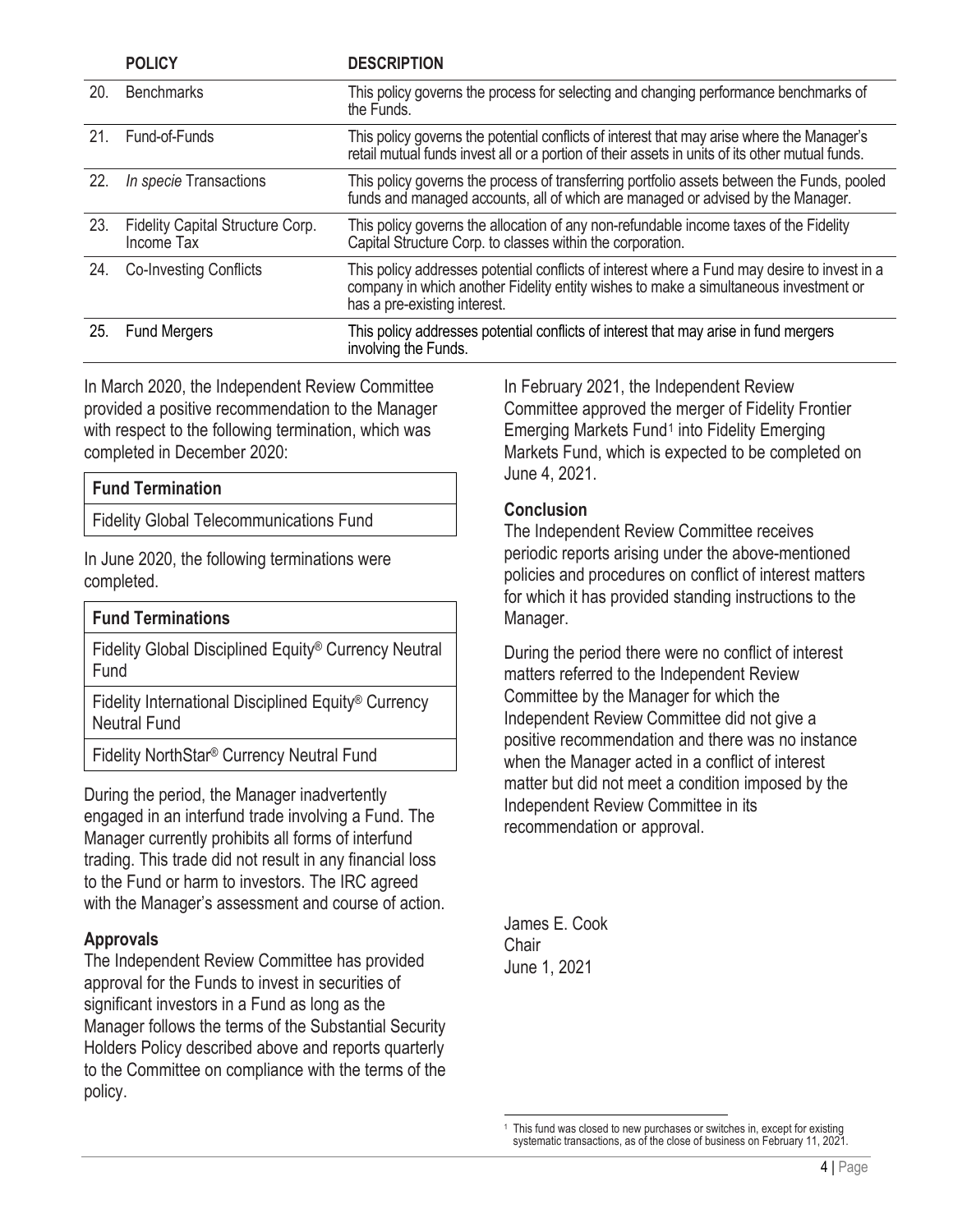# APPENDIX A Funds Covered By This Report

#### **FIDELITY MUTUAL FUNDS**

Fidelity All-in-One Balanced ETF Fund Fidelity All-in-One Growth ETF Fund Fidelity American Balanced Currency Neutral Fund Fidelity American Balanced Fund Fidelity AsiaStar® Fund Fidelity Canadian Focused Equity Multi-Asset Base Fund Fidelity Canadian High Dividend Index ETF Fund Fidelity Canadian High Quality Index ETF Fund Fidelity Canadian Low Volatility Index ETF Fund Fidelity Canadian Monthly High Income ETF Fund Fidelity Canadian Short Term Corporate Bond ETF Fund Fidelity China Fund Fidelity Conservative Income Fund Fidelity Conservative Income Private Pool Fidelity Emerging Markets Debt Multi-Asset Base Fund Fidelity Emerging Markets Equity Multi-Asset Base Fund Fidelity Emerging Markets Fund Fidelity Emerging Markets Local Currency Debt Multi-Asset Base Fund Fidelity Europe Fund Fidelity Far East Fund Fidelity Floating Rate High Income Currency Neutral Fund Fidelity Frontier Emerging Markets Fund Fidelity Founders Investment Trust™ Fidelity Global Asset Allocation Currency Neutral Private Pool Fidelity Global Asset Allocation Fund Fidelity Global Asset Allocation Private Pool Fidelity Global Bond Currency Neutral Fund Fidelity Global Bond Currency Neutral Multi-Asset Base Fund Fidelity Global Bond Fund Fidelity Global Bond Multi-Asset Base Fund Fidelity Global Concentrated Equity Currency Neutral Fund Fidelity Global Concentrated Equity Fund Fidelity Global Consumer Industries Fund Fidelity Global Core Plus Bond ETF Fund Fidelity Global Credit Ex-U.S. Currency Neutral Multi-Asset Base Fund Fidelity Global Credit Ex-U.S. Investment Trust

Fidelity Global Disciplined Equity® Fund Fidelity Global Dividend Fund Fidelity Global Dividend Investment Trust Fidelity Global Financial Services Fund Fidelity Global Fund Fidelity Global Growth and Value Investment Trust Fidelity Global Health Care Fund Fidelity Global High Yield Multi-Asset Base Fund Fidelity Global Innovators® Investment Trust Fidelity Global Intrinsic Value Investment Trust Fidelity Global Investment Grade Bond ETF Fund Fidelity Global Large Cap Fund Fidelity Global Monthly High Income ETF Fund Fidelity Global Monthly Income Currency Neutral Fund Fidelity Global Monthly Income Fund Fidelity Global Natural Resources Fund Fidelity Global Real Estate Fund Fidelity Global Real Estate Multi-Asset Base Fund Fidelity Global Small Cap Fund Fidelity Insights Currency Neutral Multi-Asset Base Fund™ Fidelity Insights Investment Trust™ Fidelity Insights Systematic Currency Hedged Fund™ Fidelity International Concentrated Equity Currency Neutral Fund Fidelity International Concentrated Equity Fund Fidelity International Disciplined Equity® Fund Fidelity International Equity Multi-Asset Base Fund Fidelity International Growth Currency Neutral Multi-Asset Base Fund Fidelity International Growth Fund Fidelity International Growth Multi-Asset Base Fund Fidelity International High Dividend Index ETF Fund Fidelity International High Quality Index ETF Fund Fidelity International Low Volatility Index ETF Fund Fidelity Investment Grade Total Bond Currency Neutral Fund Fidelity Investment Grade Total Bond Fund Fidelity Japan Fund Fidelity Long-Term Leaders Currency Neutral Fund Fidelity Long-Term Leaders Fund Fidelity Multi-Asset Innovation Fund